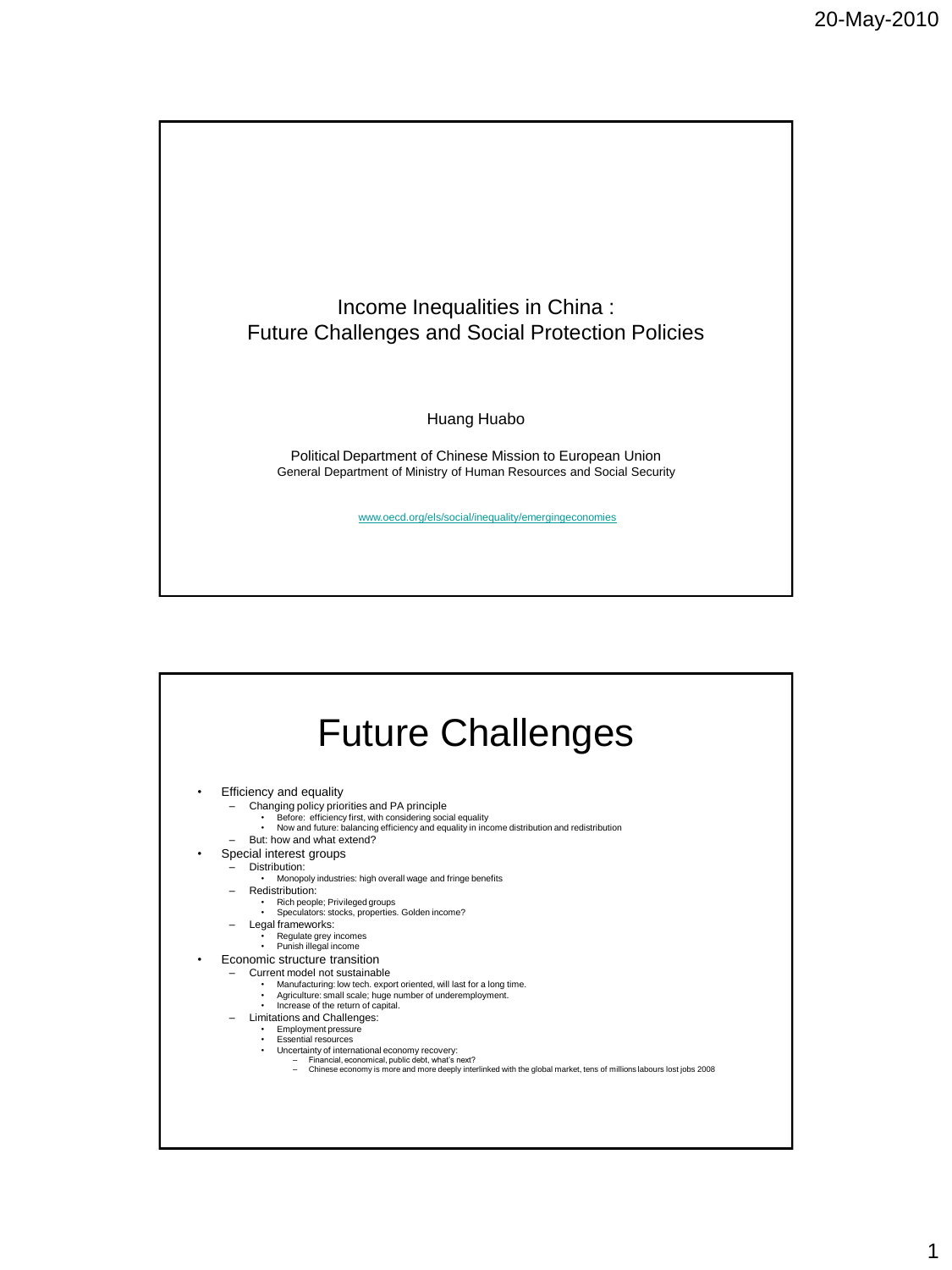|   | Future challenges cont.                                                                                                                                                                               |
|---|-------------------------------------------------------------------------------------------------------------------------------------------------------------------------------------------------------|
|   |                                                                                                                                                                                                       |
|   |                                                                                                                                                                                                       |
| ٠ | Equalization on public services provision                                                                                                                                                             |
|   | Compulsory Education: Children of rural migrant workers                                                                                                                                               |
|   | 58 million at home without the care from parents                                                                                                                                                      |
|   | Millions with parents: many in simple and temporary schools with very poor quality of education                                                                                                       |
|   | Medical care:                                                                                                                                                                                         |
|   | Rural migrant workers: many in 3D jobs and low pay, more easily to fall into poverty after 40s.<br>Rural medical insurance: low level compensation under New Rural Cooperative Medical Care Insurance |
|   | House and accommodation protection                                                                                                                                                                    |
|   | Equalization: limited capacity of public finance, selective, incrementalism                                                                                                                           |
|   | Poverty circle and generation poverty                                                                                                                                                                 |
|   | Demographic aging                                                                                                                                                                                     |
|   | Old poverty:                                                                                                                                                                                          |
|   | Accelerating aging                                                                                                                                                                                    |
|   | Increasing pressure on public finance: pensions, medical care, etc.                                                                                                                                   |
|   | Approach of urbanization                                                                                                                                                                              |
|   | Farming Land requisition                                                                                                                                                                              |
|   | Farming land: low price of requisition<br>High prices of housing in urban                                                                                                                             |
|   | From rural to urban citizens:                                                                                                                                                                         |
|   | low social protection coverage for rural migrants                                                                                                                                                     |
|   | Employment opportunities: relevant skills, knowledge and experiences,<br>Informal employment, temporary work, low pay jobs in family services, construction, self-employemnt, etc.                    |
|   |                                                                                                                                                                                                       |
|   |                                                                                                                                                                                                       |
|   |                                                                                                                                                                                                       |
|   |                                                                                                                                                                                                       |
|   |                                                                                                                                                                                                       |
|   |                                                                                                                                                                                                       |